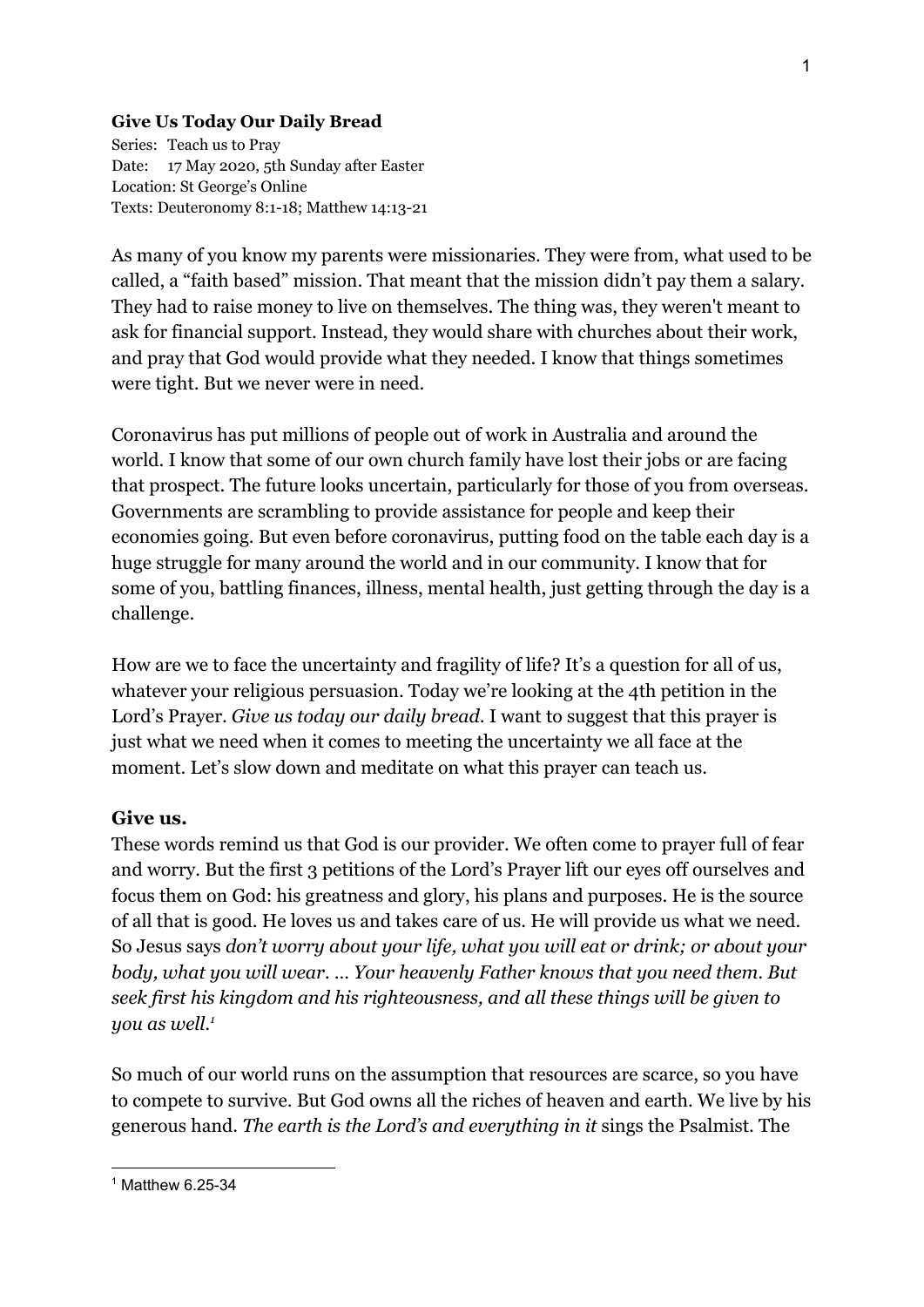Lord owns the cattle on a thousand hills.<sup>2</sup> And he promises he will provide. So Jesus says to us, *Ask, and it will be given to you.<sup>3</sup>*

This is true even in prosperity. Deuteronomy 8 warns us that the danger of wealth is that you will become proud and forget God.

You may say to yourself, "My power and the strength of my hands have produced this wealth for me." But remember the LORD your God, for it is he who gives you the ability to produce wealth...<sup>4</sup>

The prayer, *Give us today our daily bread*, not only asks God to provide, it also reminds us to give thanks to God for what he has provided and acknowledge him as the one who provides all that we need and more.

## **Daily Bread**

This phrase of course speaks of putting food on the table. But it's meaning is wider. The 16th century theologian John Calvin writes that with this petition we ask God for *all* that our bodies need,

not only food and clothing, but also everything God perceives to be beneficial to us, that we may eat our daily bread in peace.

On the other hand this prayer is explicitly not for all we *want.*

The phrase "daily bread", comes from Proverbs 30.8-9

give me neither poverty nor riches,

but give me only my daily bread.

Otherwise, I may have too much and disown you

and say, 'Who is the LORD?'

Or I may become poor and steal,

and so dishonor the name of my God.

And so this is a prayer for contentment.

The words "daily bread", Calvin says, are a "bridle" against our uncontrolled desire for fleeting things like pleasure, ostentation and other excesses that abundance can feed. Jesus tells us to ask in this prayer only what is sufficient for our need from day to day. We trust, "that as our Heavenly Father nourishes us today, he will not fail us tomorrow."<sup>5</sup> In this way the prayer, *Give us today our daily bread*, guards against greed. It reminds us to ask not for what we want, but what we need.

## **Our**

So far we've been thinking about God's provision for me as an individual, or maybe my family too. But the words *us* and *our* teach us this prayer is not just about my

<sup>2</sup> Psalm 24.1; Psalm 50:10

<sup>&</sup>lt;sup>3</sup> Matthew 7.7

<sup>4</sup> Deuteronomy 8.17-18

<sup>5</sup> John Calvin, *Institutes of Christian Religion*, III.XX.44